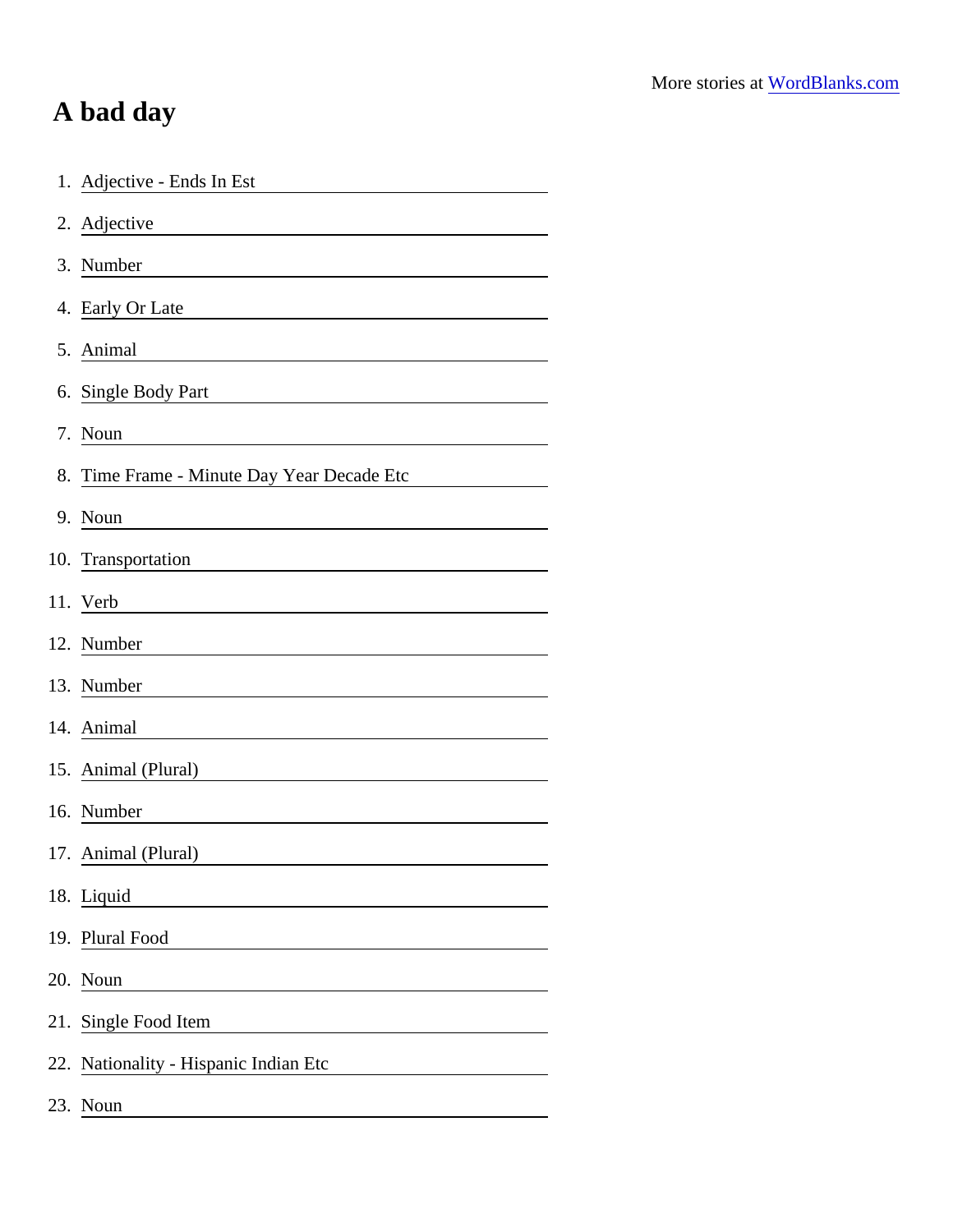|  | 24. Noun - Plural |  |
|--|-------------------|--|
|--|-------------------|--|

25. Verb Ending In Ing 26. Persons Name 27. Amount Of Time - Six Years Or Two Minutes Etc 28. Adjective <u> 1980 - Johann Barn, mars an t-Amerikaansk politiker (</u> 29. Man Or Woman 30. Occupation <u> 1980 - Johann Barn, mars an t-Amerikaansk ferskeinder (</u>

31. Adjective